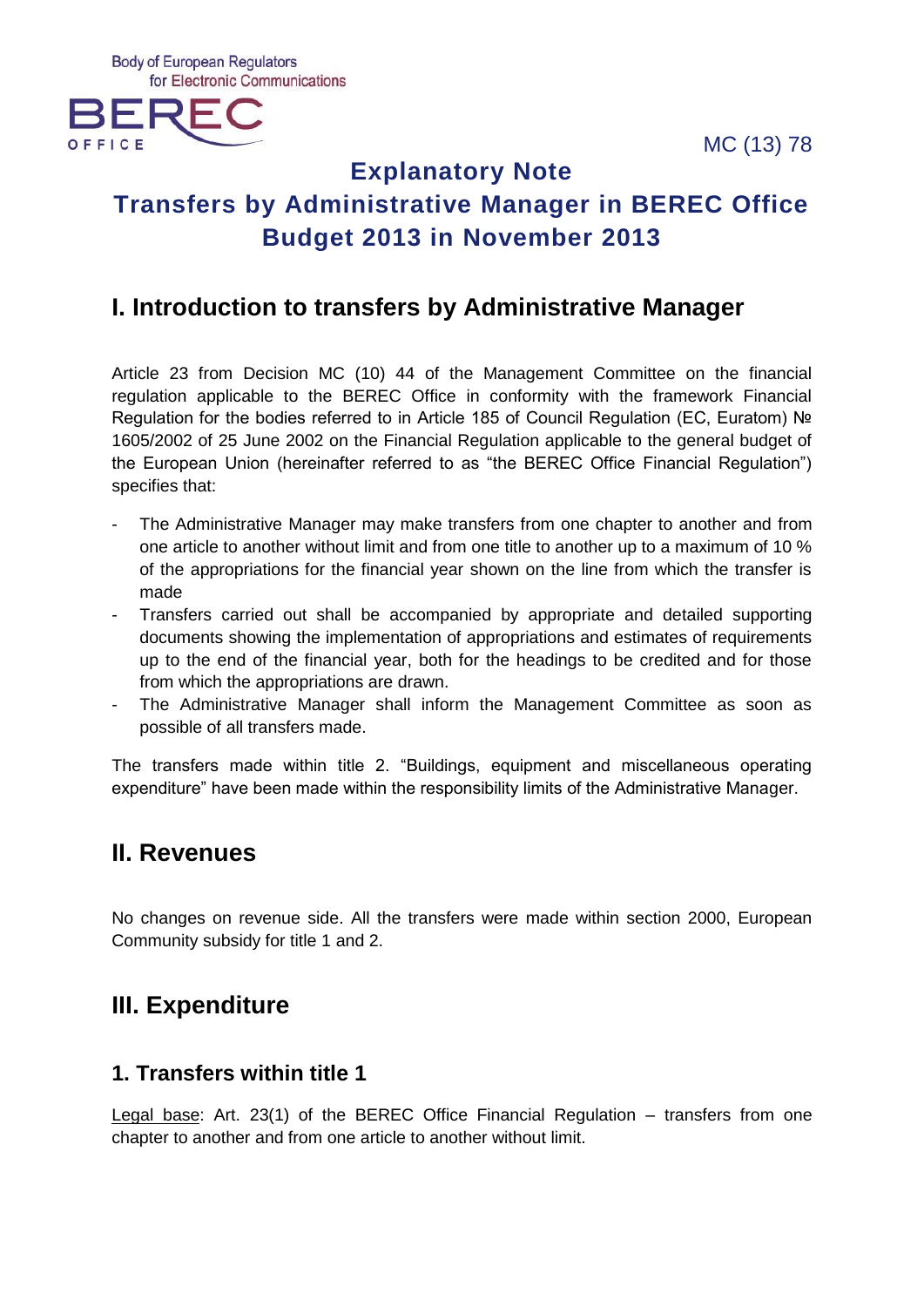### **1.1. Releases of resources**

### **Chapter 12 "Miscellaneous expenditure on staff recruitment and transfer"/ Article 120 "Recruitment expenses"/ Item A-1200 "Travel expenses"**

Amount released: EUR -13,462,- on 08/11/2013

Explanation: The amount of reimbursements to the candidates in 2013 has been lower than forecasted.

**Total released: EUR -13,462,-**

### **1.2. Increases on budget lines**

**Chapter 12 "Miscellaneous expenditure on staff recruitment and transfer"/ Article 120 "Recruitment expenses"/ Item A-1201 "Miscellaneous expenditure on staff recruitment"**

Amount increased: EUR 13,462,- on 08/11/2013

Explanation: It was necessary to open a new commitment for the usage of Assessment Centre's services (for selection of senior management).

**Total increased: EUR 13,462,-**

### **2. Transfers within title 2**

### **2.1. Releases of resources**

### **Chapter 24 "Postage and telecom"/ Item A-2410 "Telecommunication charges"**

Amount released: EUR -1,150,- on 29/11/2013 **Explanation:** Available surplus of forecasted telecoms expenses after finalising the contracts for 2013-2014.

**Total released: EUR -1,150,-**

### **2.2. Increases on budget lines**

#### **Chapter 23 "Current administrative expenditure"/ Article 230 "Stationery and office supplies"/ Item A-2300 "Stationery and office supplies"**

Amount increased: EUR 1,150,- on 29/11/2013 Explanation: need to address the additional needs for stationery and office supplies. **Total increased: EUR 1,150,-**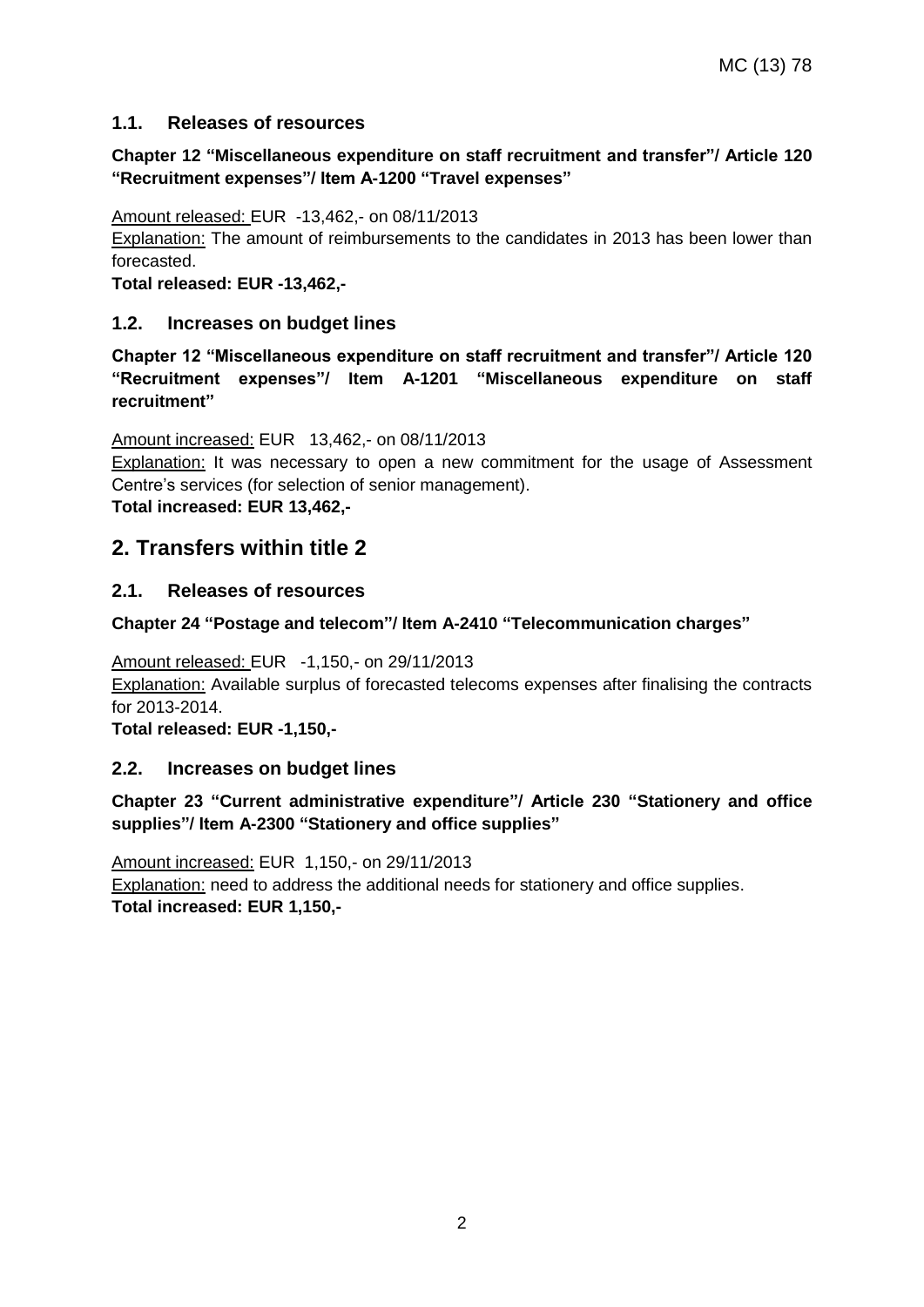# **Annex: Overview of Transfers in BEREC Office Budget 2013 in November 2013**

# **Expenditure**

| <b>Budget</b><br>Line | <b>Budget Item Description</b>                              | <b>Amended</b><br><b>Budget</b> | <b>Transfer</b><br>Aug-Oct | <b>Budget</b><br>with<br>transfers | <b>Transfers</b><br><b>November</b> | <b>Budget</b><br>with<br>transfers |
|-----------------------|-------------------------------------------------------------|---------------------------------|----------------------------|------------------------------------|-------------------------------------|------------------------------------|
|                       |                                                             | 2013/1                          | 2013                       | Aug-Oct<br>2013                    | 2013                                | <b>November</b><br>2013            |
|                       | <b>Budget</b>                                               | 3,556,000                       | $\bf{0}$                   | 3,556,000                          | $\bf{0}$                            | 3,556,000                          |
| 1                     | <b>STAFF</b>                                                | 2,333,409                       | $\bf{0}$                   | 2,333,409                          | $\bf{0}$                            | 2,333,409                          |
| 11                    | <b>STAFF IN ACTIVE EMPLOYMENT</b>                           | 1,486,309                       | $\bf{0}$                   | 1,486,309                          | $\bf{0}$                            | 1,486,309                          |
| $110$                 | <b>Staff in active employment</b>                           | 1,028,009                       | $\bf{0}$                   | 1,028,009                          | $\bf{0}$                            | 1,028,009                          |
| 1100                  | <b>Basic salaries</b>                                       | 748,509                         |                            | 748,509                            |                                     | 748,509                            |
| 1101                  | Family allowances                                           | 130,000                         |                            | 130,000                            |                                     | 130,000                            |
| 1102                  | Expatriation and foreign-residence allowances               | 149,500                         |                            | 149,500                            |                                     | 149,500                            |
| $111$                 | <b>Contract staff and other staff</b>                       | 364,600                         | $\bf{0}$                   | 364,600                            | $\mathbf{0}$                        | 364,600                            |
| 1110                  | Contract staff                                              | 114,300                         |                            | 114,300                            |                                     | 114,300                            |
| 1111                  | Seconded national experts                                   | 250,300                         |                            | 250,300                            |                                     | 250,300                            |
| $112$                 | <b>Employer's social security contributions</b>             | 56,200                          | $\mathbf{0}$               | 56,200                             | $\mathbf{0}$                        | 56,200                             |
| 1120                  | Insurance against sickness                                  | 37,000                          |                            | 37,000                             |                                     | 37,000                             |
| 1121                  | Insurance against accidents and occupational disease        | 5,600                           |                            | 5,600                              |                                     | 5,600                              |
| 1122                  | Insurance against unemployment                              | 13,600                          |                            | 13,600                             |                                     | 13,600                             |
| 1123                  | Constitution or maintenance of pension rights               |                                 |                            |                                    |                                     |                                    |
| $113$                 | <b>Miscellaneous allowances and grants</b>                  | 37,500                          | $\bf{0}$                   | 37,500                             | $\mathbf{0}$                        | 37,500                             |
| 1130                  | Childbirth and death allowances and grants                  | 1,000                           |                            | 1,000                              |                                     | 1,000                              |
| 1131                  | Travel expenses for annual leave                            | 36,500                          |                            | 36,500                             |                                     | 36,500                             |
| 1139                  | Other allowances                                            |                                 |                            |                                    |                                     |                                    |
| 119                   | <b>Salary weightings</b>                                    |                                 |                            | $\mathbf{0}$                       |                                     | $\mathbf{0}$                       |
| 1190                  | Salary weightings                                           |                                 |                            |                                    |                                     |                                    |
| 1191                  | Adjustments to remunerations                                |                                 |                            |                                    |                                     |                                    |
| $12$                  | MISCELLANEOUS EXPENDITURE ON STAFF RECRUITMENT AND TRANSFER | 156,400                         | $\bf{0}$                   | 156,400                            | $\bf{0}$                            | 156,400                            |
| $120$                 | <b>Recruitment expenses</b>                                 | 44,500                          | 47,450                     | 91,950                             | $\bf{0}$                            | 91,950                             |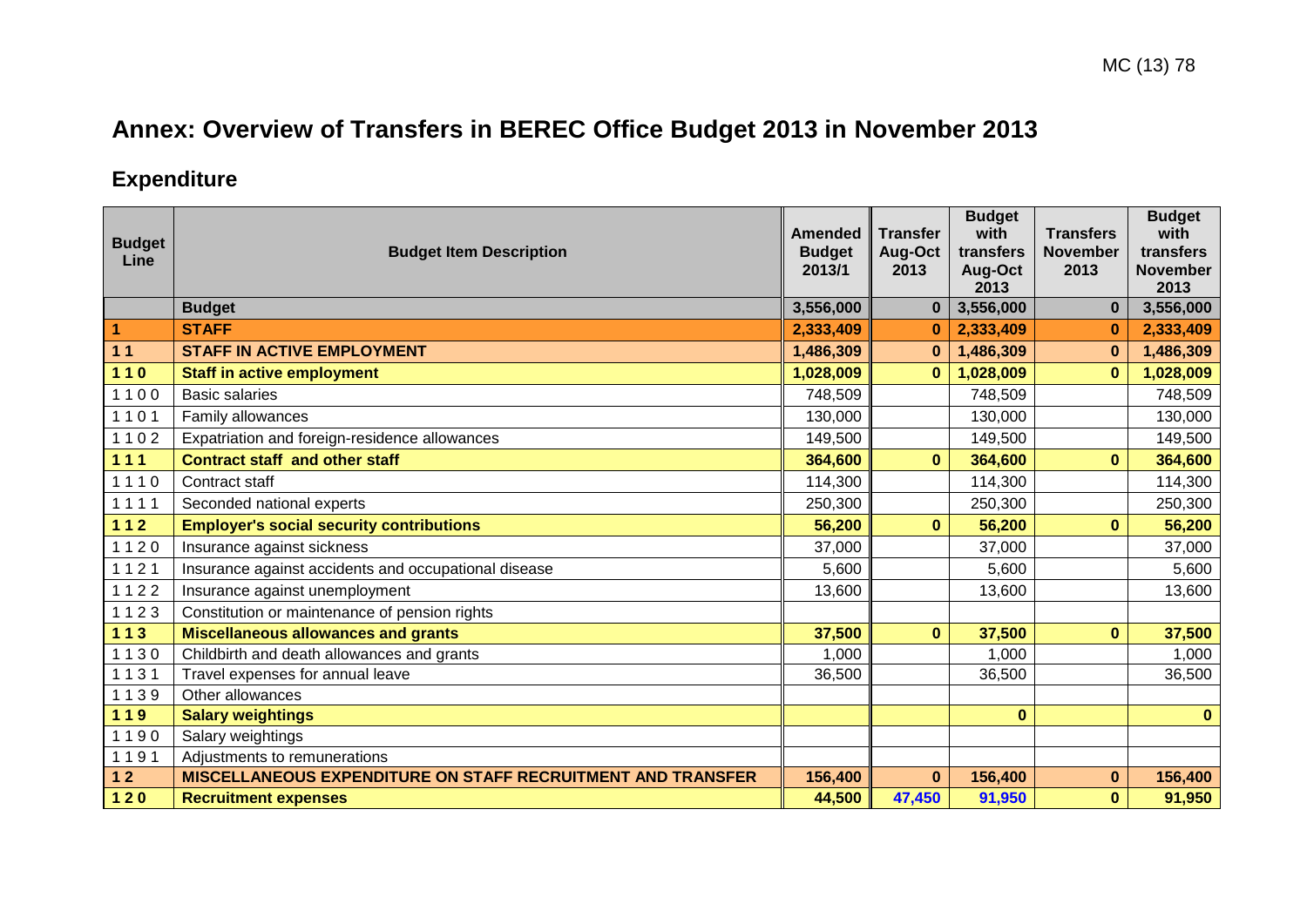| <b>Budget</b><br>Line | <b>Budget Item Description</b>                                          | <b>Amended</b><br><b>Budget</b><br>2013/1 | <b>Transfer</b><br>Aug-Oct<br>2013 | <b>Budget</b><br>with<br>transfers<br>Aug-Oct<br>2013 | <b>Transfers</b><br><b>November</b><br>2013 | <b>Budget</b><br>with<br>transfers<br><b>November</b><br>2013 |
|-----------------------|-------------------------------------------------------------------------|-------------------------------------------|------------------------------------|-------------------------------------------------------|---------------------------------------------|---------------------------------------------------------------|
| 1200                  | Travel expenses                                                         | 38,500                                    |                                    | 38,500                                                | $-13,462$                                   | 25,038                                                        |
| 1201                  | Miscellaneous expenditure on staff recruitment                          | 6,000                                     | 47,450                             | 53,450                                                | 13,462                                      | 66,912                                                        |
| $121$                 | <b>Expenses on entering/leaving</b>                                     | 111,900                                   | $-47,450$                          | 64,450                                                | $\bf{0}$                                    | 64,450                                                        |
| 1210                  | Travel expenses on entering/leaving                                     | 47,000                                    | $-42,500$                          | 4,500                                                 |                                             | 4,500                                                         |
| 1211                  | Installation, resettlement and transfer allowances                      | 30,000                                    | $-4,950$                           | 25,050                                                |                                             | 25,050                                                        |
| 1212                  | Removal expenses                                                        | 14,000                                    |                                    | 14,000                                                |                                             | 14,000                                                        |
| 1213                  | Daily subsistence allowances                                            | 20,900                                    |                                    | 20,900                                                |                                             | 20,900                                                        |
| 13                    | <b>MISSIONS AND DUTY TRAVEL</b>                                         | 224,700                                   | $\bf{0}$                           | 224,700                                               | $\bf{0}$                                    | 224,700                                                       |
| 1300                  | Mission expenses, duty travel expenses and other ancillary expenditure  | 224,700                                   |                                    | 224,700                                               |                                             | 224,700                                                       |
| $14$                  | <b>SOCIOMEDICAL SERVICES</b>                                            | 7,000                                     | $\bf{0}$                           | 7,000                                                 | $\bf{0}$                                    | 7,000                                                         |
| $140$                 | <b>Medical service</b>                                                  | 7,000                                     | $\bf{0}$                           | 7,000                                                 | $\bf{0}$                                    | 7,000                                                         |
| 1400                  | Medical service                                                         | 7,000                                     |                                    | 7,000                                                 |                                             | 7,000                                                         |
| 15                    | <b>TRAININGS</b>                                                        | 80,000                                    | $\bf{0}$                           | 80,000                                                | $\bf{0}$                                    | 80,000                                                        |
| 150                   | <b>Training</b>                                                         | 80,000                                    | $\bf{0}$                           | 80,000                                                | $\mathbf{0}$                                | 80,000                                                        |
| 1500                  | Training                                                                | 80,000                                    |                                    | 80,000                                                |                                             | 80,000                                                        |
| 16                    | <b>EXTERNAL SER VICES</b>                                               | 370,000                                   | $\bf{0}$                           | 370,000                                               | $\bf{0}$                                    | 370,000                                                       |
| 1600                  | <b>External services</b>                                                | 370,000                                   |                                    | 370,000                                               |                                             | 370,000                                                       |
| 17                    | <b>REPRESENTATION AND MISCELLANEOUS STAFF COSTS</b>                     | 9,000                                     | $\bf{0}$                           | 9,000                                                 | $\bf{0}$                                    | 9,000                                                         |
| 1700                  | Representation, receptions and events, and miscellaneous staff expenses | 9,000                                     |                                    | 9,000                                                 |                                             | 9,000                                                         |
| 2                     | <b>BUILDINGS, EQUIPMENT AND MISCELLANEOUS OPERATING EXPENDITURE</b>     | 293,600                                   | $\bf{0}$                           | 293,600                                               | $\bf{0}$                                    | 293,600                                                       |
| 20                    | <b>RENTAL OF BUILDINGS AND ASSOCIATED COSTS</b>                         | 54,700                                    | 13,820                             | 68,520                                                | $\mathbf{0}$                                | 68,520                                                        |
| 200                   | <b>Buildings and associated costs</b>                                   | 54,700                                    | 13,820                             | 68,520                                                | $\mathbf{0}$                                | 68,520                                                        |
| 2000                  | Rent                                                                    | 18,000                                    | 11,820                             | 29,820                                                |                                             | 29,820                                                        |
| 2001                  | Insurance                                                               | 1,000                                     |                                    | 1,000                                                 |                                             | 1,000                                                         |
| 2002                  | Water, gas, electricity and heating                                     | 16,500                                    |                                    | 16,500                                                |                                             | 16,500                                                        |
| 2003                  | Cleaning                                                                | 0                                         |                                    | 0                                                     |                                             | 0                                                             |
| 2004                  | Fitting-out and maintenance of premises                                 | 0                                         |                                    | 0                                                     |                                             | $\Omega$                                                      |
| 2005                  | Security and surveillance of buildings                                  | 19,200                                    | 2,000                              | 21,200                                                |                                             | 21,200                                                        |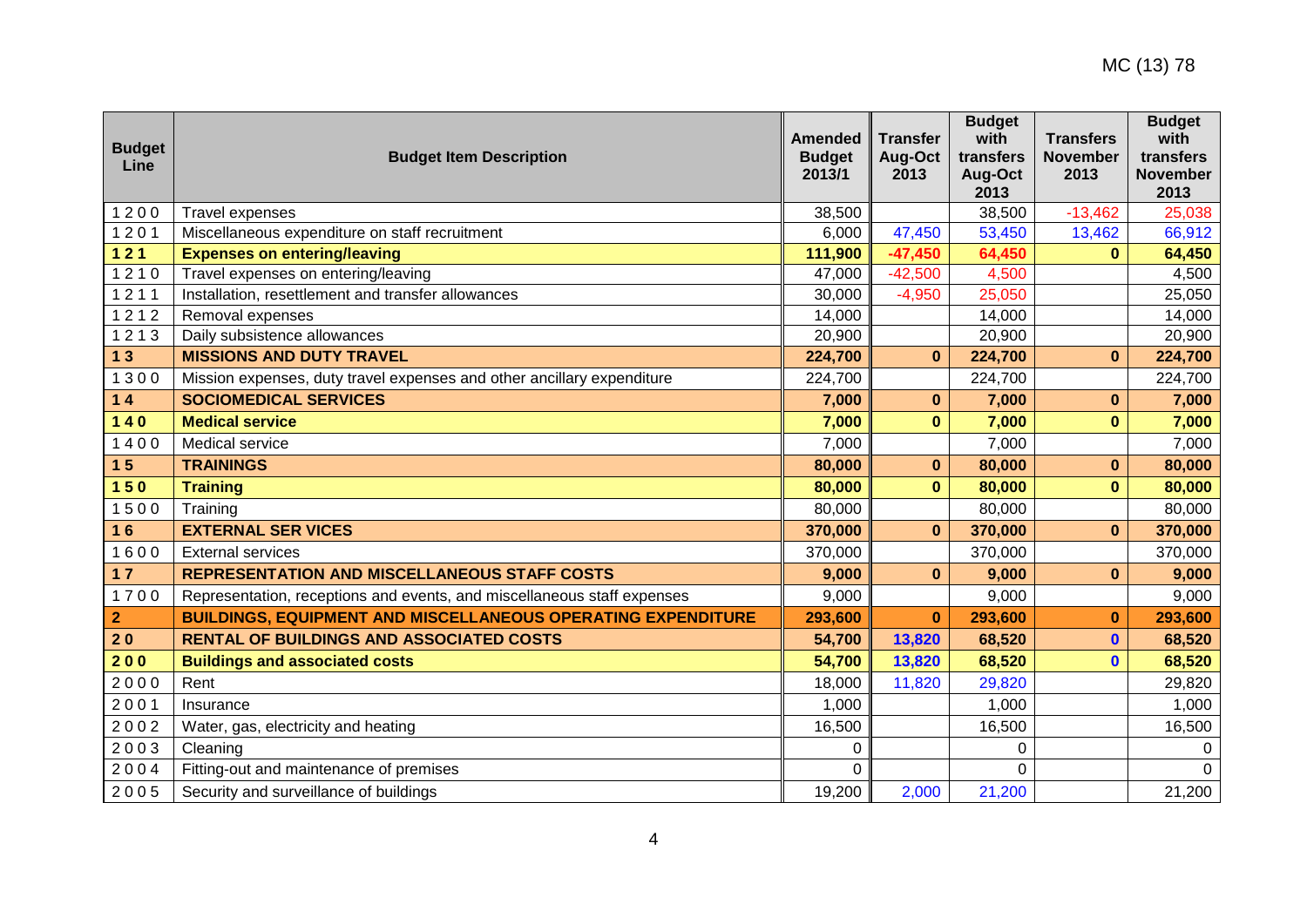| <b>Budget</b><br>Line | <b>Budget Item Description</b>                                                           | <b>Amended</b><br><b>Budget</b><br>2013/1 | <b>Transfer</b><br>Aug-Oct<br>2013 | <b>Budget</b><br>with<br>transfers<br>Aug-Oct<br>2013 | <b>Transfers</b><br><b>November</b><br>2013 | <b>Budget</b><br>with<br>transfers<br><b>November</b><br>2013 |
|-----------------------|------------------------------------------------------------------------------------------|-------------------------------------------|------------------------------------|-------------------------------------------------------|---------------------------------------------|---------------------------------------------------------------|
| 2009                  | Other expenditure relating to the acquisition, construction or maintenance of a building | $\Omega$                                  |                                    | $\Omega$                                              |                                             | $\Omega$                                                      |
| 21                    | <b>INFORMATION TECHNOLOGY PURCHASES</b>                                                  | 126,800                                   | $-750$                             | 126,050                                               | $\bf{0}$                                    | 126,050                                                       |
| 210                   | <b>Information technology purchases</b>                                                  | 126,800                                   | $-750$                             | 126,050                                               | $\bf{0}$                                    | 126,050                                                       |
| 2100                  | Computer equipment                                                                       | 8,200                                     | $-750$                             | 7,450                                                 |                                             | 7,450                                                         |
| 2101                  | Software                                                                                 | 73,000                                    |                                    | 73,000                                                |                                             | 73,000                                                        |
| 2102                  | Other external data processing services                                                  | 45,600                                    |                                    | 45,600                                                |                                             | 45,600                                                        |
| 22                    | <b>MOVABLE PROPERTY AND ASSOCIATED COSTS</b>                                             | 19,500                                    | $\mathbf{0}$                       | 19,500                                                | $\bf{0}$                                    | 19,500                                                        |
| 220                   | <b>Technical installations and electronic office equipment</b>                           | 1,000                                     | $\bf{0}$                           | 1,000                                                 | $\bf{0}$                                    | 1,000                                                         |
| 2200                  | Technical installations and electronic office equipment                                  | 1,000                                     |                                    | 1,000                                                 |                                             | 1,000                                                         |
| 221                   | <b>Furniture</b>                                                                         | 18,500                                    | $\mathbf{0}$                       | 18,500                                                | $\bf{0}$                                    | 18,500                                                        |
| 2210                  | Furniture                                                                                | 18,500                                    |                                    | 18,500                                                |                                             | 18,500                                                        |
| 229                   | Other movable property and associated costs                                              | $\bf{0}$                                  | $\bf{0}$                           | $\bf{0}$                                              | $\bf{0}$                                    | $\bf{0}$                                                      |
| 2290                  | Books, newspapers and documentation                                                      | 0                                         |                                    | 0                                                     |                                             | 0                                                             |
| 2291                  | Cars, transport vehicles, and maintenance and repairs                                    | 0                                         |                                    | 0                                                     |                                             | 0                                                             |
| 2299                  | Other movable property, and maintenance and repairs                                      | $\mathbf 0$                               |                                    | $\mathbf 0$                                           |                                             | $\mathbf 0$                                                   |
| 23                    | <b>CURRENT ADMINISTRATIVE EXPENDITURE</b>                                                | 54,800                                    | $-13,070$                          | 41,730                                                | 1,150                                       | 42,880                                                        |
| 230                   | <b>Stationery and office supplies</b>                                                    | 6,600                                     | 750                                | 7,350                                                 | 1,150                                       | 8,500                                                         |
| 2300                  | Stationery and office supplies                                                           | 6,600                                     | 750                                | 7,350                                                 | 1,150                                       | 8,500                                                         |
| 232                   | <b>Financial charges</b>                                                                 | 200                                       | $\bf{0}$                           | 200                                                   | $\Omega$                                    | 200                                                           |
| 2320                  | Bank charges                                                                             | 200                                       |                                    | 200                                                   |                                             | 200                                                           |
| 2321                  | Exchange rate losses                                                                     | 0                                         |                                    | 0                                                     |                                             | $\mathbf 0$                                                   |
| 2329                  | Other financial charges                                                                  | $\mathbf 0$                               |                                    | $\Omega$                                              |                                             | $\Omega$                                                      |
| 233                   | <b>Legal expenses</b>                                                                    | 45,000                                    | $-13,820$                          | 31,180                                                | $\mathbf 0$                                 | 31,180                                                        |
| 2330                  | Legal expenses                                                                           | 20,000                                    |                                    | 20,000                                                |                                             | 20,000                                                        |
| 2331                  | Damages                                                                                  | 25,000                                    | $-13,820$                          | 11,180                                                |                                             | 11,180                                                        |
| 235                   | <b>Other operating expenses</b>                                                          | 3,000                                     | $\bf{0}$                           | 3,000                                                 | $\bf{0}$                                    | 3,000                                                         |
| 2350                  | Miscellaneous insurances                                                                 | 3,000                                     |                                    | 3,000                                                 |                                             | 3,000                                                         |
| 2359                  | Other operating expenses                                                                 | $\mathbf 0$                               |                                    | $\mathbf 0$                                           |                                             | 0                                                             |